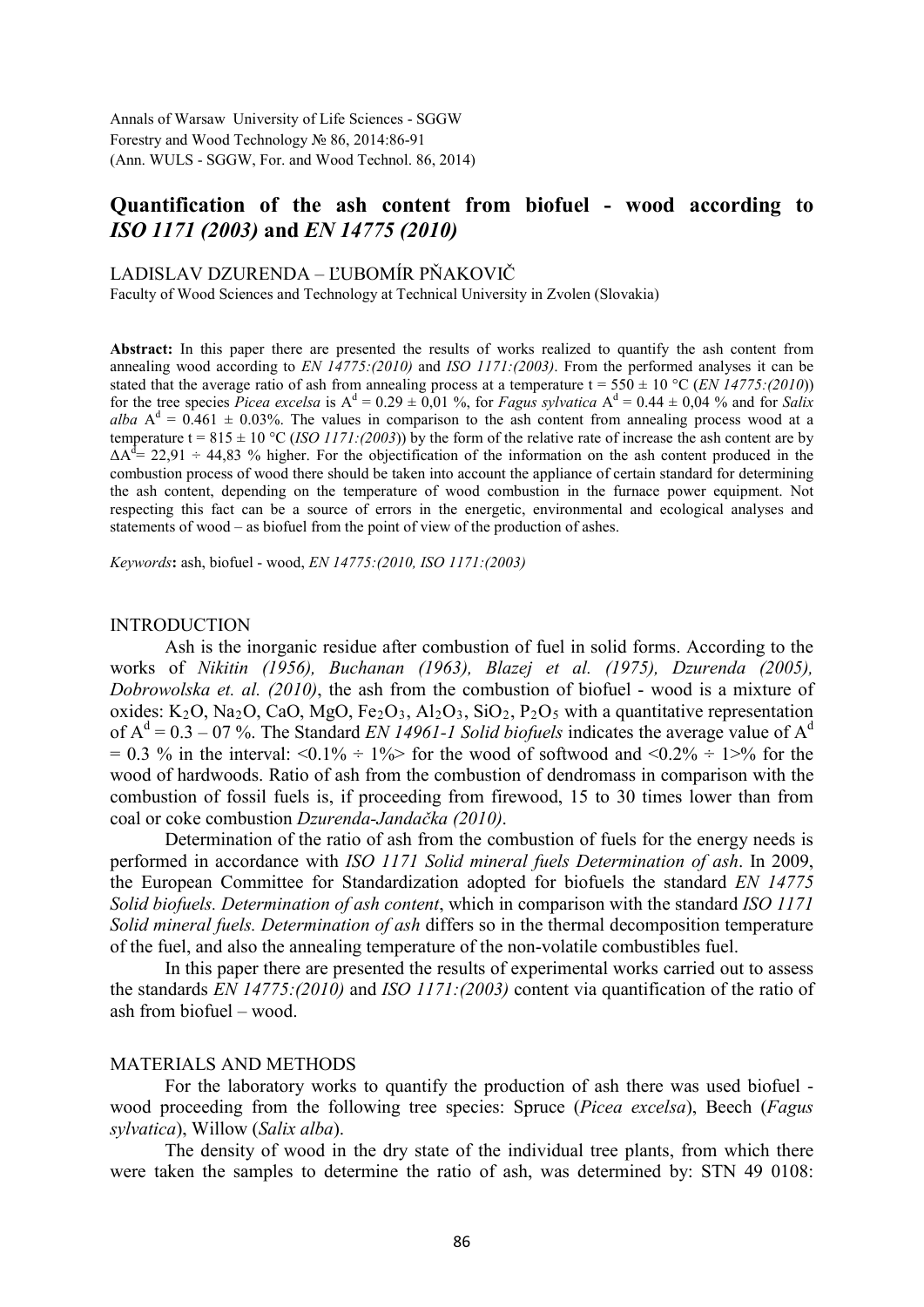(1993) Wood - Determination of density. The density was calculated from the measured weight of the sample and its volume, according to the following equation:

$$
\rho_0 = \frac{m_0}{V_0} \qquad \left[ \text{kg.m}^{-3} \right] \tag{1}
$$

where:

 $\rho_0$  – density of dry sample [kg.m<sup>3</sup>]  $m_0$  – weight of dry sample [kg]

 $V_0$  – volume of dry sample  $[m^3]$ 

The resulting value of the density of wood samples from analysed dendromass of the individual tree species is determined in the form of mathematical writing:  $\rho_0 = 0 \pm U_A$ , i.e. the average value density of wood in dry state =  $\bar{p}_0$  and the standard measurement uncertainty of type  $U_A$ . Calculation of the standard measurement uncertainty of type  $U_A$  on the border of statistical confidence level of 95% quantifies the equation no. 2:

$$
U_A = k \cdot \sqrt{\frac{\sum_{i=1}^{n} (y_i - \bar{y})^2}{n(n-1)}}
$$
 (2)

where:

 $U_A$  - standard uncertainty of type A

k - coefficient dependent on the number of repeated measurements

y - measurand

 $\bar{y}$ - sample average

n - measured values

Combustion of wood samples in a muffle furnace LAC LMH 04/12 was carried out in accordance with the two existing standards *ISO 1171 Solid mineral fuels - Determination of ash* and *EN 14775 Solid biofuels - Determination of ash content* and was realized in the laboratories of the Department of Woodworking, Faculty of Wood Sciences and Technology, Technical University in Zvolen (Slovakia).

A sample of biofuel with a weight of approximately 10 grams, during the works in the laboratory according to *EN 14775:(2010) - Solid biofuels - Determination of ash content*, was heated at a rate of 4.5 °C/min. i. e. in 50 min. it was heated to a temperature of 250 °C and maintained this temperature for 60 min., due to the release of volatiles substances from the sample. Subsequently the temperature increased to  $t = 550 \pm 10$  °C and annealing was carried out at this temperature for 360 min. After cooling it to the room temperature  $t = 25$  °C the ash dish was weighed with the accuracy of 0.1 mg.

In laboratory testing, according to *ISO 1171:(2003) Solid mineral fuels - Determination of ash*, the sample of biofuel with weight of approximately 10 grams was heated to a temperature  $t = 500$  ° C and annealed for 60 min. Then the temperature was increased to t =  $815 \pm 10$  °C and on this temperature continued annealing for 360 min. After cooling it to the room temperature  $t = 25$  ° C the ash dish was weighed with the accuracy of 0.1 mg.

The ash content attributable to the dry matter of wood  $A<sup>d</sup>$  of analyzed sample, expressed as a percentage by mass, is then calculated according to equation no. 3:

$$
A^{d} = \frac{(m_{3} - m_{1})}{(m_{2} - m_{1})} * 100 [%]
$$
 (3)

where:

 $A_d$ - the ratio of ash $[\%]$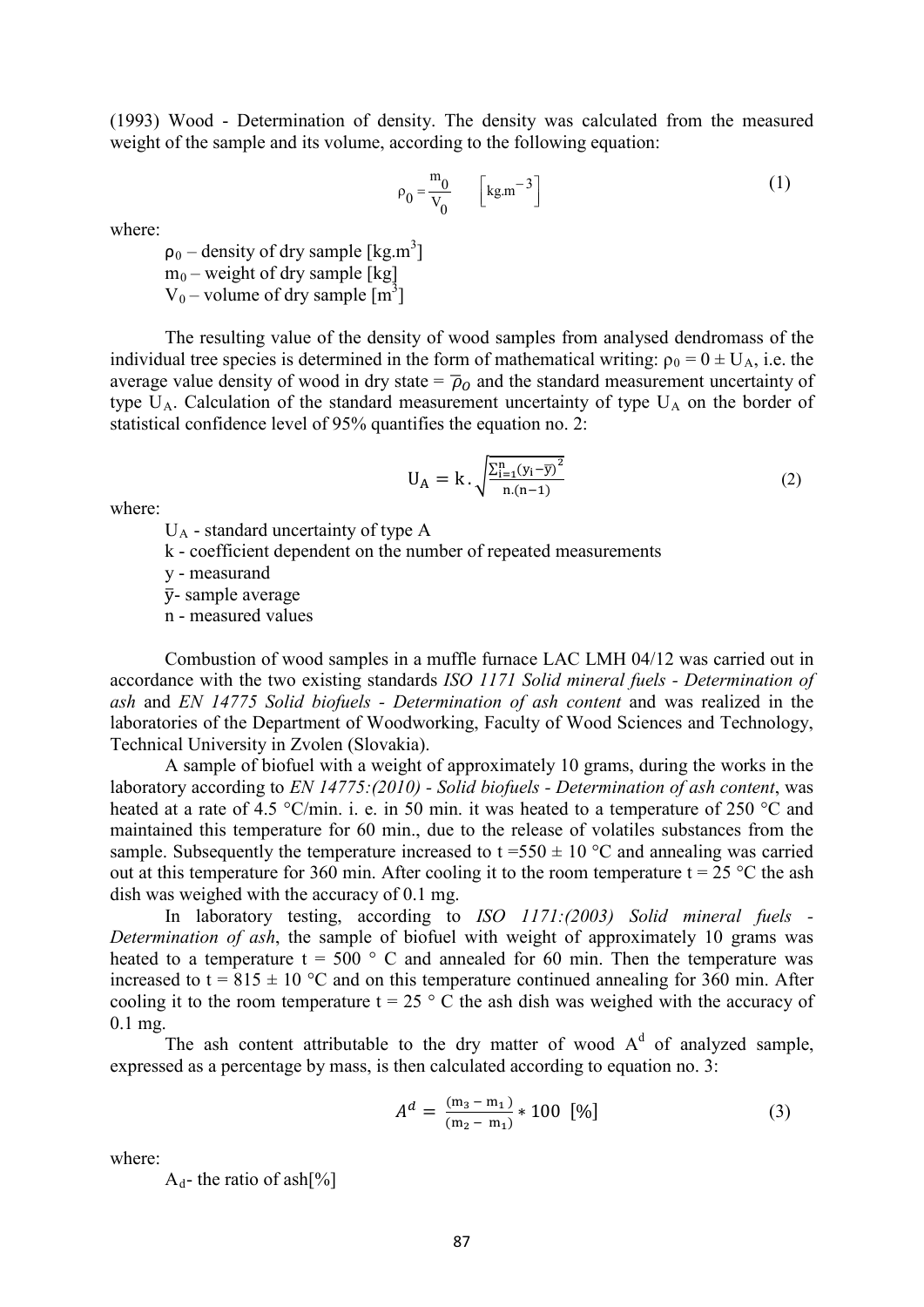$m_1$ - the weight of the empty dish[g]  $m<sub>2</sub>$ - the weight of the dish with the test sample[g]  $m_3$ - the weight of the dish with ash[g]

The resulting value of the ratio of ash from the analyzed samples of wood - biofuel of the individual plants is provided in the form of mathematical writing:  $A^d = \overline{A^d} \pm U_A$ , i. e.the average value of the ash ratio and standard measurement uncertainty of type  $U_A$ .

### RESULTS

The ash content from wood samples of the analyzed tree species: *Piceaexcelsa*, *Fagus sylvatica*, *Salix alba* determined according to the standards: *EN14775:(2010) and ISO1171:(2003)* is given in Tab. 1 for each tree species respectively.

**Tab. 1** The ash content from tree species sample analysed determined according to the standards *EN14775:(2010) and ISO1171:(2003)*

| $E[1177779042010]$ and $E[20097]$ |                      |                              |                     |                       |
|-----------------------------------|----------------------|------------------------------|---------------------|-----------------------|
| Tree species                      | Number of<br>samples | Wood density                 | Method for          | The ash content       |
|                                   |                      | in the dry state             | determining the ash | from dendromass       |
|                                   |                      | $\left[\text{kg.m}^3\right]$ | content             | $\frac{1}{2}$         |
| Piceaexcelsa                      | 12                   | $p_0 = 421 \pm 35$           | EN 14775:(2010)     | $A^d = 0.29 \pm 0.01$ |
|                                   |                      |                              | ISO 1171:(2003)     | $A^d = 0.16 \pm 0.01$ |
| Fagus sylvatica                   | 12                   | $p_0 = 658 \pm 41$           | EN 14775:(2010)     | $A^d = 0.44 \pm 0.04$ |
|                                   |                      |                              | ISO 1171:(2003)     | $A^d = 0.32 \pm 0.03$ |
| Salix alba                        | 12                   | $p_0 = 498 \pm 25$           | EN 14775:(2010)     | $A^d = 0.46 \pm 0.03$ |
|                                   |                      |                              | ISO 1171:(2003)     | $A^d = 0.35 \pm 0.02$ |

Difference in the formation of ash from annealing process of wood at a temperature  $t =$ 550  $\pm$  10 °C and annealing temperature t = 815  $\pm$  10 °C of the analyzed tree species is displayed in visual form via the diagram in Fig. 1.



**Fig.1** The ash content from annealing process of wood analyzed tree species at a temperature  $t = 550$  $\pm 10$  °C (*EN 14775:2010*) and temperature t = 815  $\pm 10$  °C (*ISO 1171:2003*)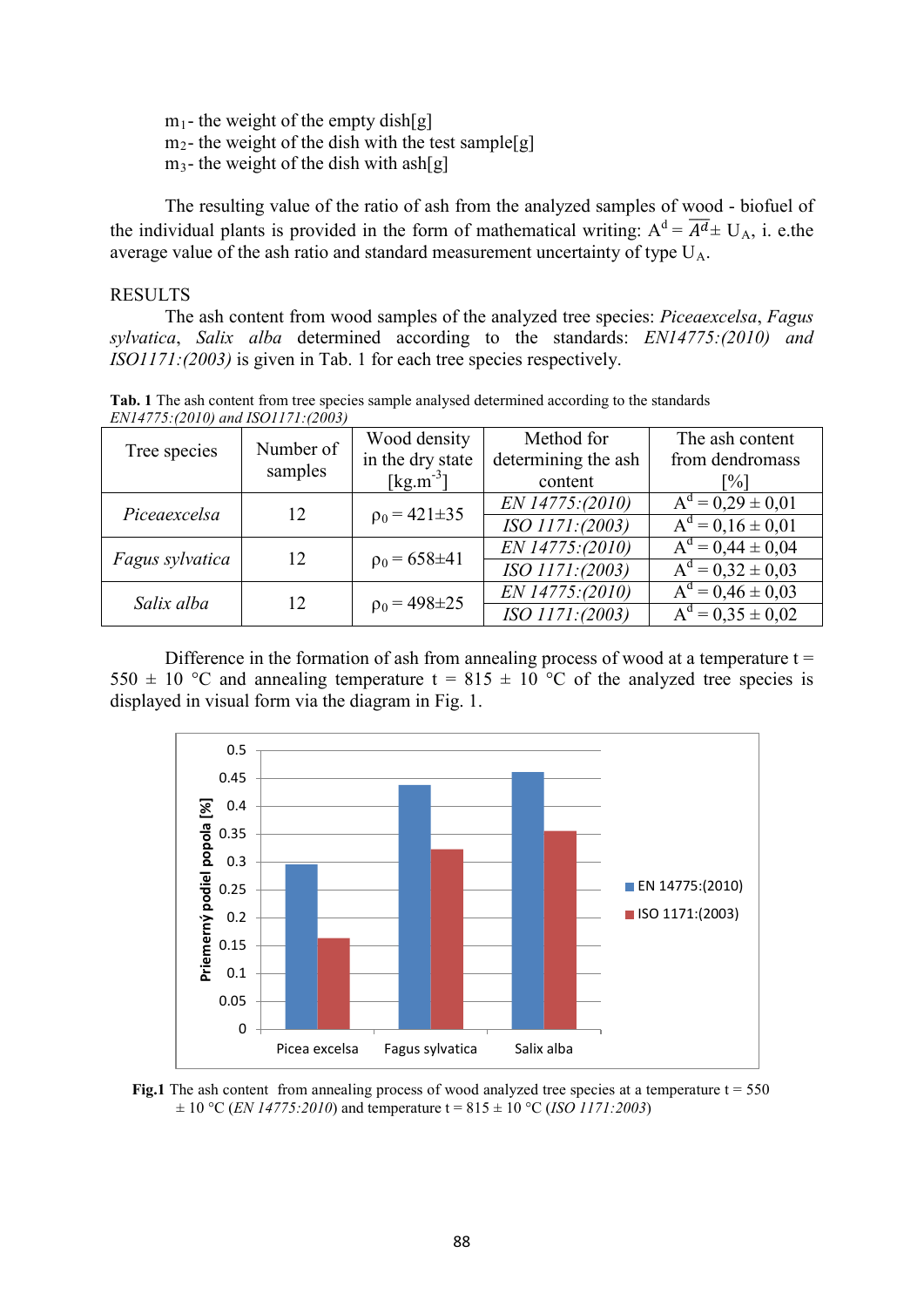Relative rate of increase of the ash content from annealing process of the dendromass at a temperature t = 550  $\pm$  10 °C and annealing temperature t = 815  $\pm$  10 °C of the analyzed tree species, determined according to equation (4), is stated by the Tab 2.

$$
\Delta A^d = \frac{A_{t=550}^d - A_{t=815}^d}{A_{t=550}^d} \cdot 100 \, [\%]
$$
 (2)

where:

 $A_{t=550}^{d}$  the ash content from annealing dendromass at a temperature t = 550 ±  $10 °C$  [%]

 $A_{t=815}^{d}$  the ash content from annealing dendromass at a temperature t = 815 $\pm$  $10 °C [$ %]

**Tab. 2** Relative rate of increase of the ash content determined according to *EN 14775:(2010)* and *ISO 1171:(2003)*

| Tree species   | Relative rate of increase of the ash content $\Delta A^d$ [%] determined<br>according to <i>EN 14775:(2010)</i> and <i>ISO 1171:(2003)</i> |
|----------------|--------------------------------------------------------------------------------------------------------------------------------------------|
| Piceaexcelsa   | 44,83                                                                                                                                      |
| Fagussylvatica | 27.27                                                                                                                                      |
| Salixalba      | 23.91                                                                                                                                      |

#### **DISCUSION**

The density of spruce, beech and willow wood in the dry state (Tab. 1), which samples were taken to determine the ash content, can be described as average wood density values of the analyzed tree species.

The fact that the ash content from the combustion of dendromass decreases with an increase in annealing temperature for all of the performed analyses is in accordance with the works concerned with the transformation of the ash, contained in the dendromass for heating in the temperature range of 500 ÷ 1400 °C - authors: *Misra et al. (1993), Otepka - Tóthová (2011)*. The significant loss of ash mass begins at about 600 °C and arises because of the decomposition of carbonates of calcium, magnesium and potassium, depending on the tree species.

Based on analyses, and for the objectification of information on the ash content produced in the combustion process of biofuel, there should be taken into account the appliance of certain standards for determining the ash content, depending on the temperature in the furnace power equipment. Not respecting this fact can be a source of errors in the energetic, environmental and ecological analyses and statements of wood – as biofuel from the point of view of the production of ash.

## **CONCLUSION**

From the realized experimental measurements aimed to establish the ash content from wood according to *EN 14775*, respectively *ISO 1171* there can be stated the differences in production of ash. The production of ash at the annealing temperature of wood  $t = 550 \pm 10$ °C (*EN 14775: 2010*) is higher than the annealing temperature of the wood of the same tree species at t = 815 ± 10 °C (*ISO 1171: 2003*).

The relative rate of increase of ash content determined according to *EN 14775 (2010)* compared with the *ISO 1171 (2003)* is for the wood of the tree species *Picea excels* on by  $\Delta A^d = 44.83$  %, for *Fagus sylvatica* on by  $\Delta A^d = 27.27$  % and for *Salix alba* by  $\Delta A^d = 23.91$ % higher.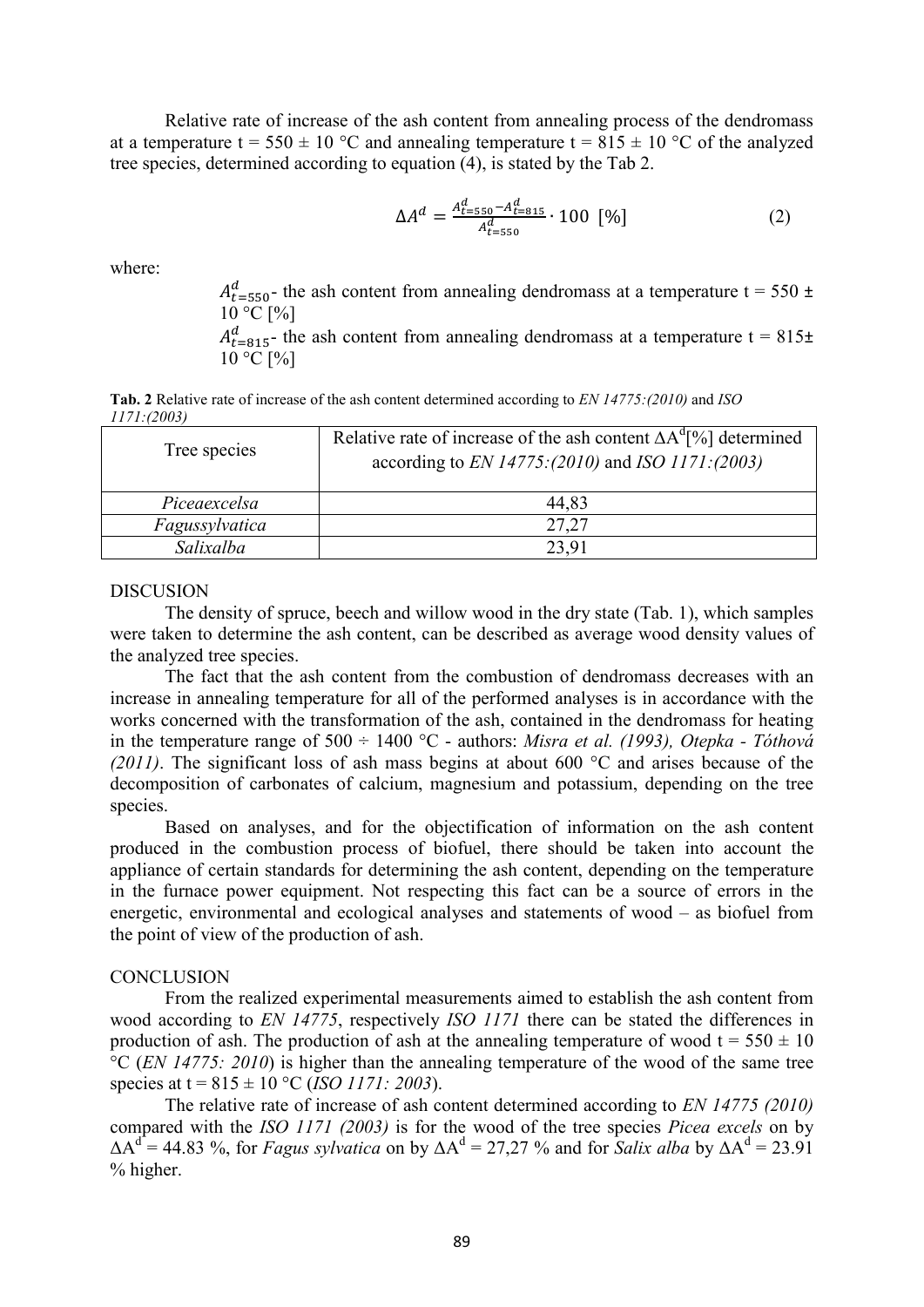For the objectification of information on the ash content produced in the combustion process wood, there should be taken into account the appliance of certain standards for determining the ash content, depending on the temperature in the furnace power equipment. Not respecting this fact can be a source of errors in the energetic, environmental and ecological analyses and statements of dendromass from the point of view of the production of ash.

## **REFERENCES**

- 1. BLAŽEJ, A. *et al*. 1975. Chemistry of wood. 1st Ed. ALFA, Bratislava, 221 pp.
- 2. BUCHANAN, N. A. 1963. Extraneous Components in Wood. In: The Chemistry of Wood. New York – London – Sydney.
- 3. DOBROWOLSKA, E., et al. 2010. Energy use of dendromass.1st Ed. SGGW, Warsaw, 168 pp.
- 4. DZURENDA, L. 2005. Combustion of wood and bark. Zvolen, Technical university in Zvolen, 124 pp.
- 5. L. Dzurenda, J. Jandačka, "Energetic utilization of dendromass", (in Slovak) Technical University in Zvolen, Slovakia, 2010, 161 pp.
- 6. MISRA, M. K., RAGLAND K. W., BAKER, A. J., 1994 :Wood ash compositionas a function of furnace temperature. Biomass and Bioenergy, 4(2), p. 103 – 116.
- 7. NIKITIN, N. I. 1956. Wood chemistry.Prague : SNTL, 552 pp.
- 8. OTEPKA, P., TÓTHOVÁ, S. 2011. Properties of wood ash and its possible use in the cultivation of energy plants.Bratislava, 31 pp.
- 9. EN 14 961:2010 Solid biofuels Fuel specifications and classes
- 10. EN 14775:2010 Solid biofuels Determination of ash content
- 11. ISO 1171:2003 Solid mineral fuels Determination of ash
- 12. STN 49 0108:1993 Wood Determination of density